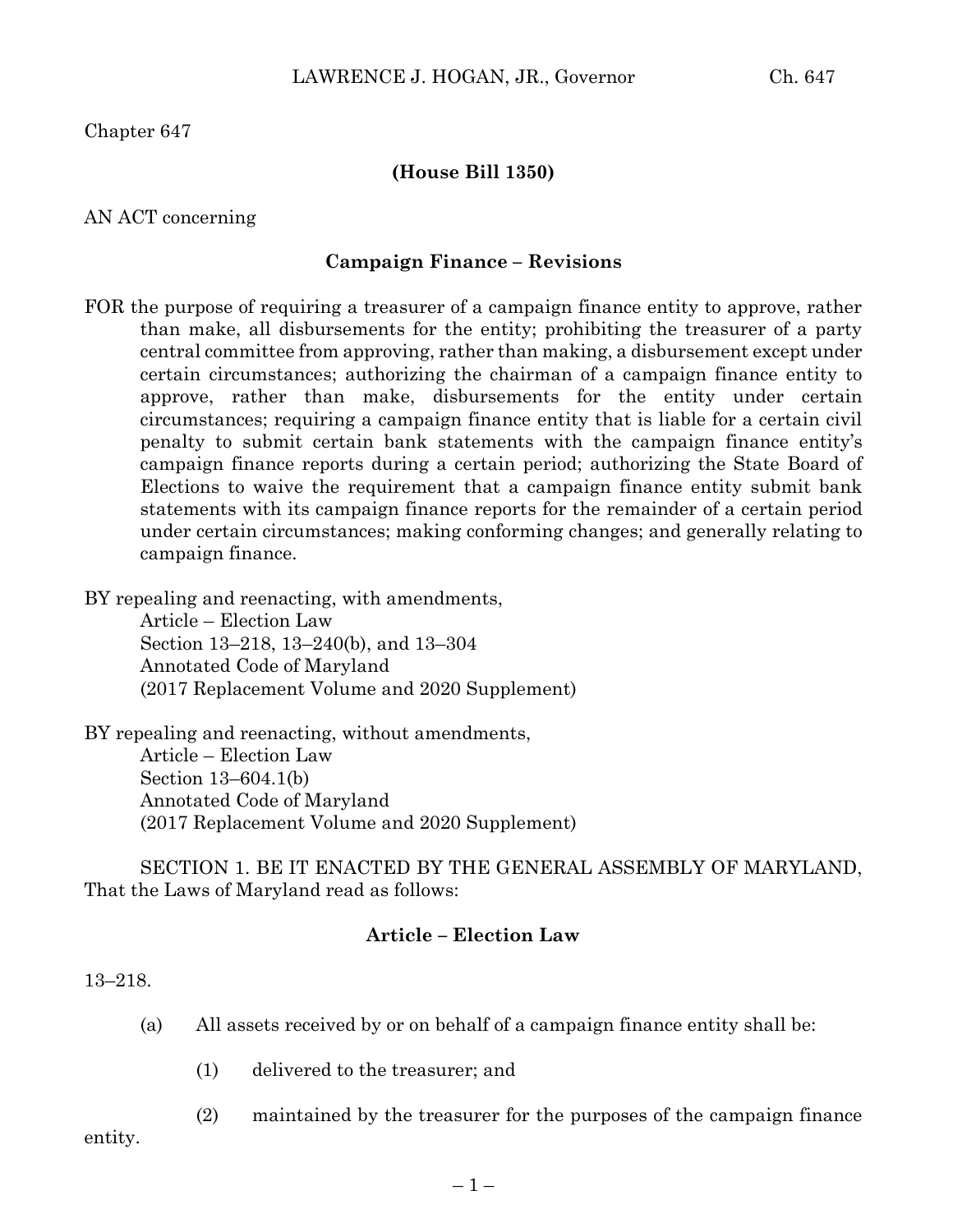(b) (1) Assets of a campaign finance entity may be disbursed only:

- (i) if they have passed through the hands of the treasurer; and
- (ii) in accordance with the purposes of the entity.

(2) Subject to  $\S 13-220(b)(2)$  and (c) of this subtitle and except as provided in subsection (d) of this section, the treasurer shall **[**make**] APPROVE** all disbursements for the campaign finance entity.

(c) The treasurer of a State or county central committee of a political party may not **[**make**] APPROVE** any disbursement of the central committee's assets, or incur any liability on its behalf, without authority and direction from the chairman of the central committee.

(d) (1) If the treasurer of a campaign finance entity is temporarily unable to perform the duties of the office, the chairman of the campaign finance entity may **[**make**] APPROVE** a disbursement on behalf of the campaign finance entity in the same manner as the treasurer.

(2) If the chairman **[**makes**] APPROVES** a disbursement under this subsection, within 7 days after **[**making**] APPROVING** the disbursement, the chairman shall submit a report to the treasurer for the account book of the campaign finance entity, including:

(i) a statement of the expenditure **[**made**] APPROVED** under the authority of the chairman;

(ii) the name and address of the person to whom the expenditure was

made;

(iii) the purpose for which the expenditure was made; and

(iv) a copy of the receipt for the expenditure that was made.

(3) A chairman who is a candidate may not **[**make**] APPROVE** a disbursement for a campaign finance entity.

## 13–240.

(b) Except as provided in **[**§ 13–304(c)**] § 13–304(D)** of this title, but notwithstanding § 13–239 of this subtitle or any other law that prohibits an anonymous contribution, a political committee may accept contributions received from the sale of a spin or chance or a raffle ticket, and need not identify the individual contributor on its campaign finance reports, if: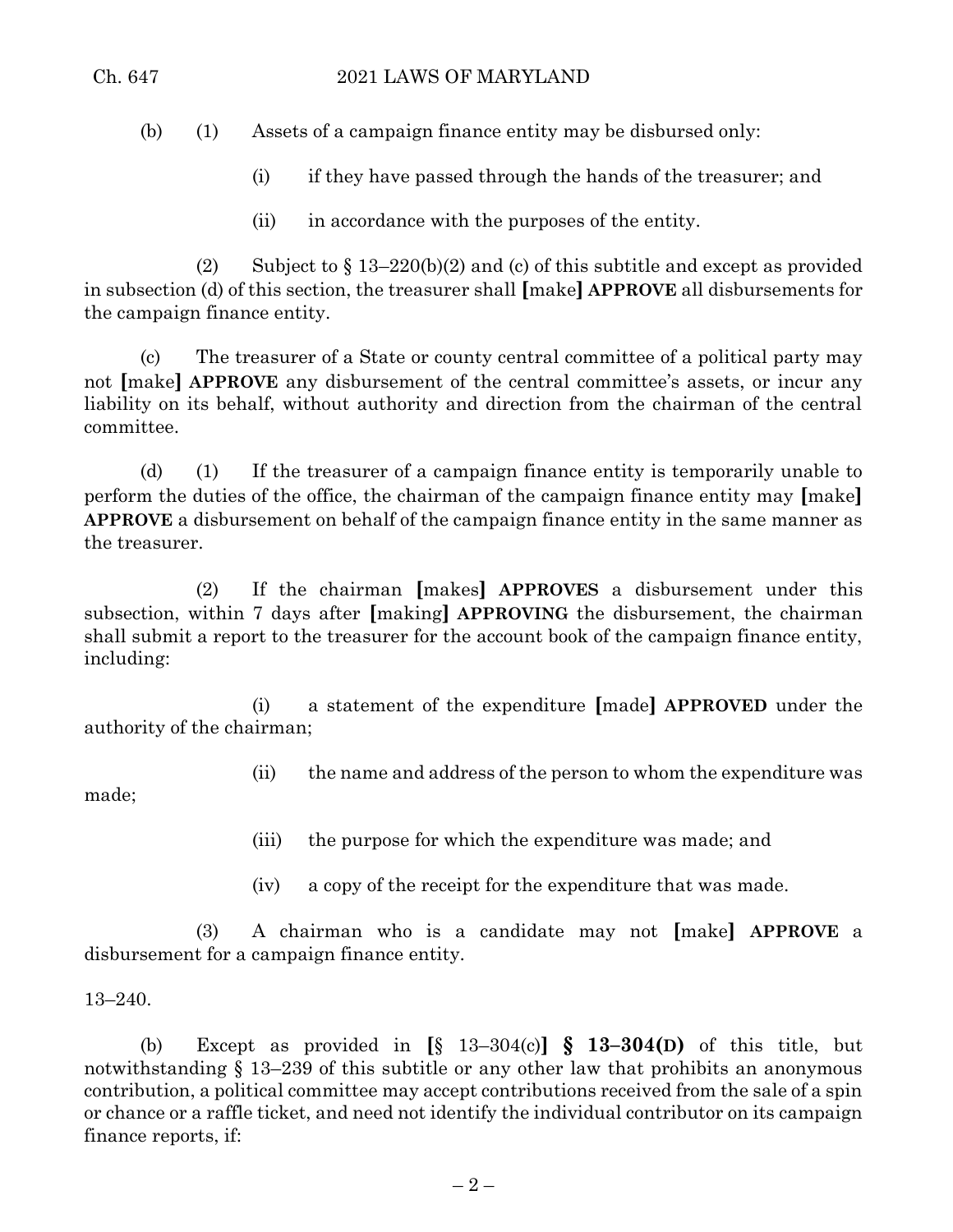(1) the account book of the political committee includes:

(i) the net amount received by the political committee from the raffle, spin, or chance at the fundraising event at which the sale was made; and

(ii) the name and address of each person who attended the event;

(2) no spin or chance is sold at the event for more than \$2;

(3) the net income of the sponsoring political committee from spins and chances at the event does not exceed \$1,500 in a 24–hour period;

(4) the total receipts of the sponsoring political committee from spins and chances in that election do not exceed \$2,500;

(5) a raffle is conducted in accordance with  $\S 12-106(b)$  of the Criminal Law Article; and

(6) the political committee includes on its campaign finance report:

(i) a lump sum contribution of the net amount received by the political committee from the raffle, spin, or chance at the fundraising event; and

(ii) the total number of persons purchasing a raffle ticket, spin, or chance at the event.

### 13–304.

(a) (1) From the date of its organization until its termination under the provisions of this title, a campaign finance entity, except a political club, shall file a campaign finance report at the State Board at the times and for the periods required by §§ 13–309, 13–312, and 13–316 of this subtitle.

(2) A campaign finance report submitted using an electronic format shall:

(i) be made under oath or affirmation;

(ii) require an electronic signature from the treasurer at the time of the filing of the campaign finance report; and

(iii) be made subject to the penalties for perjury.

(b) A campaign finance report filed by a campaign finance entity under subsection (a) of this section shall include: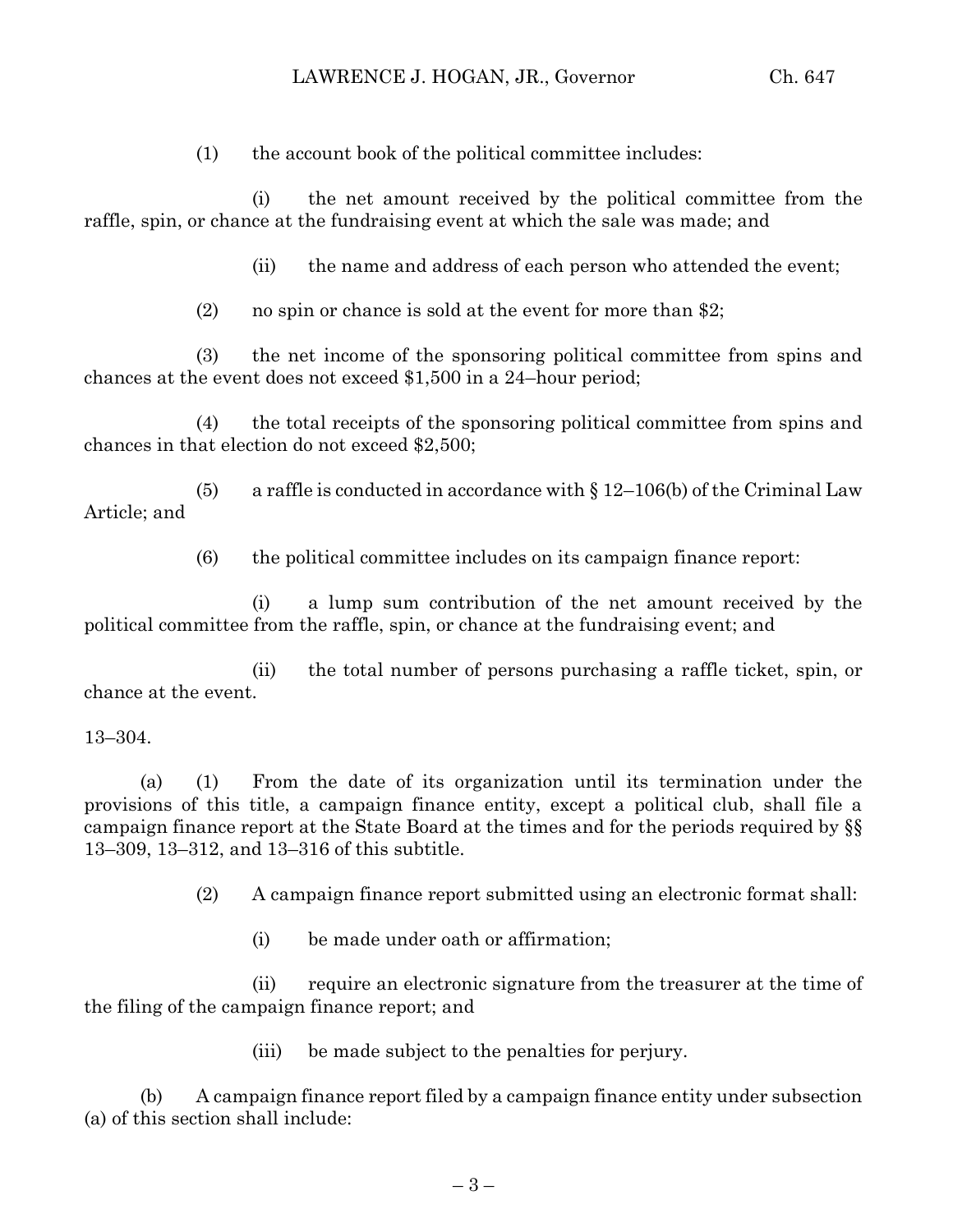(1) the information required by the State Board with respect to all contributions received and all expenditures made by or on behalf of the campaign finance entity during the designated reporting period; and

(2) the information regarding the occupations and employers of contributors required to be recorded by the treasurer of a campaign finance entity under § 13–221 of this title.

**(C) (1) DURING THE PERIOD SPECIFIED IN PARAGRAPH (2) OF THIS SUBSECTION, A CAMPAIGN FINANCE ENTITY THAT IS LIABLE FOR A CIVIL PENALTY IMPOSED UNDER § 13–604.1(B)(1), (2), (3), (4), (5), OR (6) OF THIS TITLE SHALL SUBMIT, WITH EACH CAMPAIGN FINANCE REPORT FILED UNDER SUBSECTION (A) OF THIS SECTION, BANK STATEMENTS THAT:**

**(I) DOCUMENT ALL EXPENDITURES MADE BY OR ON BEHALF OF THE CAMPAIGN FINANCE ENTITY DURING THE REPORTING PERIOD; AND**

**(II) HAVE ALL PERSONAL IDENTIFYING INFORMATION, INCLUDING BANK ACCOUNT NUMBERS, REDACTED.**

**(2) SUBJECT TO PARAGRAPH (3) OF THIS SUBSECTION, A CAMPAIGN FINANCE ENTITY SHALL SUBMIT BANK STATEMENTS IN ACCORDANCE WITH PARAGRAPH (1) OF THIS SUBSECTION DURING THE PERIOD THAT:**

**(I) BEGINS ON THE FIRST CLOSING DATE FOR A CAMPAIGN FINANCE REPORT THAT OCCURS AFTER THE CAMPAIGN FINANCE ENTITY BECAME LIABLE FOR A CIVIL PENALTY IMPOSED UNDER § 13–604.1(B)(1), (2), (3), (4), (5), OR (6) OF THIS TITLE; AND**

**(II) ENDS AT THE LATER OF:**

**1. THE CONCLUSION OF THE ELECTION CYCLE IN WHICH THE CAMPAIGN FINANCE ENTITY BECAME LIABLE FOR THE CIVIL PENALTY ISSUED UNDER § 13–604.1(B)(1), (2), (3), (4), (5), OR (6) OF THIS TITLE; OR**

**2. THE DUE DATE OF THE LAST CAMPAIGN FINANCE REPORT THAT IS DUE WITHIN 2 YEARS AFTER THE CAMPAIGN FINANCE ENTITY BECAME LIABLE FOR THE CIVIL PENALTY IMPOSED UNDER § 13–604.1(B)(1),(2),(3), (4), (5), OR (6) OF THIS TITLE.**

**(3) IF A CAMPAIGN FINANCE ENTITY HAS SUBMITTED BANK STATEMENTS WITH AT LEAST ONE CAMPAIGN FINANCE REPORT AS REQUIRED UNDER PARAGRAPH (1) OF THIS SUBSECTION, THE STATE BOARD MAY, AT ITS DISCRETION, WAIVE THE REQUIREMENT THAT A CAMPAIGN FINANCE ENTITY**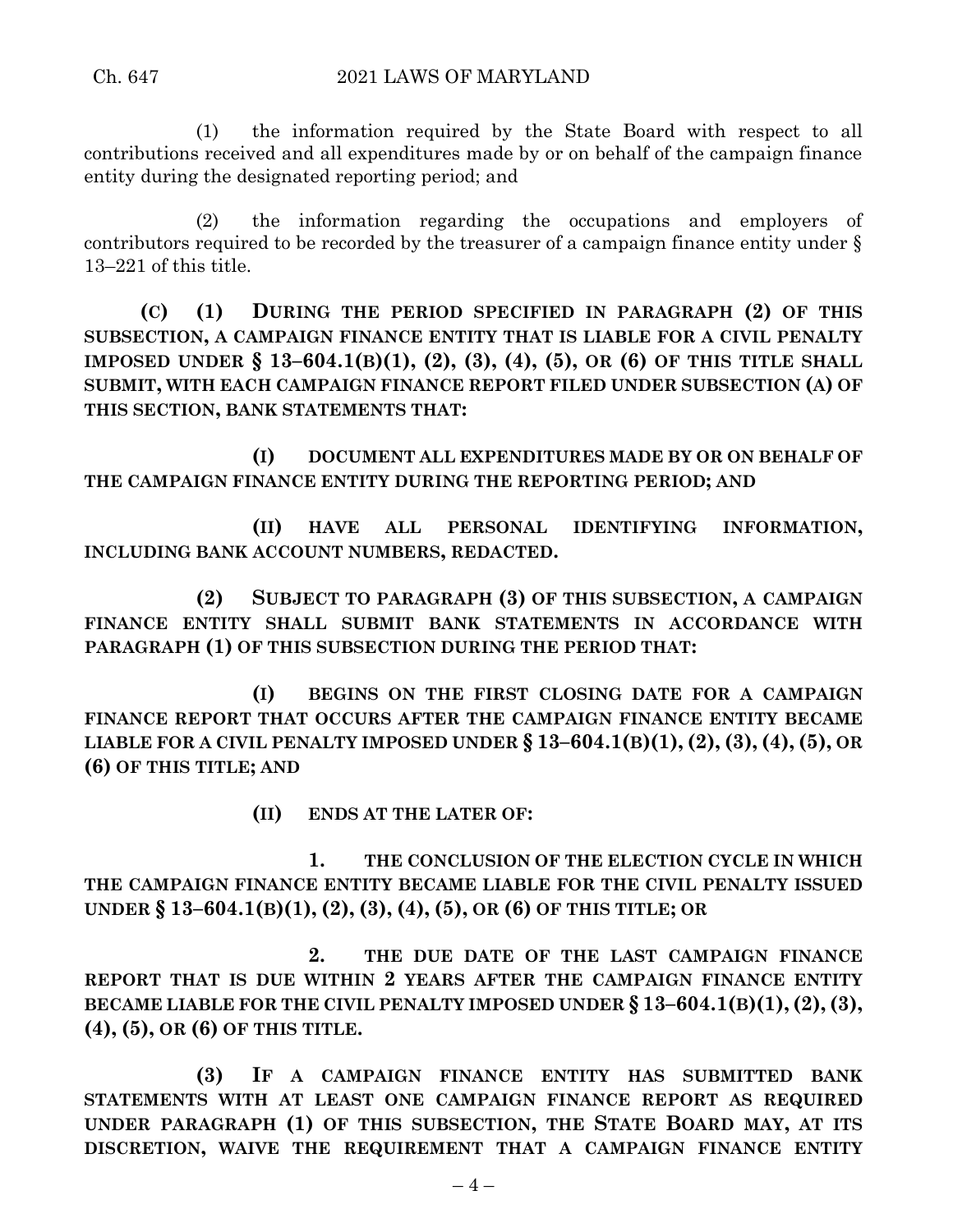# **SUBMIT BANK STATEMENTS DURING THE REMAINDER OF THE PERIOD SPECIFIED UNDER PARAGRAPH (2) OF THIS SUBSECTION.**

**[**(c)**] (D)** (1) In this subsection, "eligible contribution" means a contribution or series of contributions made by the same person for which a receipt is not required to be issued under § 13–222 of this title.

(2) The requirements of this subsection prevail to the extent of any conflict with  $\S$  13–240(b) of this title.

(3) Except as provided in paragraphs (4) and (5) of this subsection, a political committee shall report the following information on its campaign finance reports for each contribution the committee receives:

(i) the amount of each contribution; and

(ii) the name and residential address of each contributor, unless a contributor receives a confidentiality waiver from the State Board for a residential address, in which case a suitable alternative address approved by the State Board may be used.

(4) A campaign finance entity of a candidate may report a maximum of a cumulative amount of \$25,000 in eligible contributions in an election cycle on its campaign finance reports without providing the information required under paragraph (3) of this subsection.

(5) A political committee may report eligible contributions collected in accordance with § 13–241 or § 13–242 of this title on its campaign finance reports in the manner specified in paragraph (4) of this subsection if the following is included on the political committee's campaign finance report:

(i) a lump sum contribution of the total amount received by the political committee in the form of eligible contributions;

(ii) the number of individuals making eligible contributions; and

(iii) the average amount of the eligible contributions received by the political committee.

**[**(d)**] (E)** A campaign finance report prescribed by this subtitle for the campaign finance entity of a candidate is required whether or not:

(1) the candidate files a certificate of candidacy;

(2) the candidate withdraws, declines a nomination, or otherwise ceases to be a candidate;